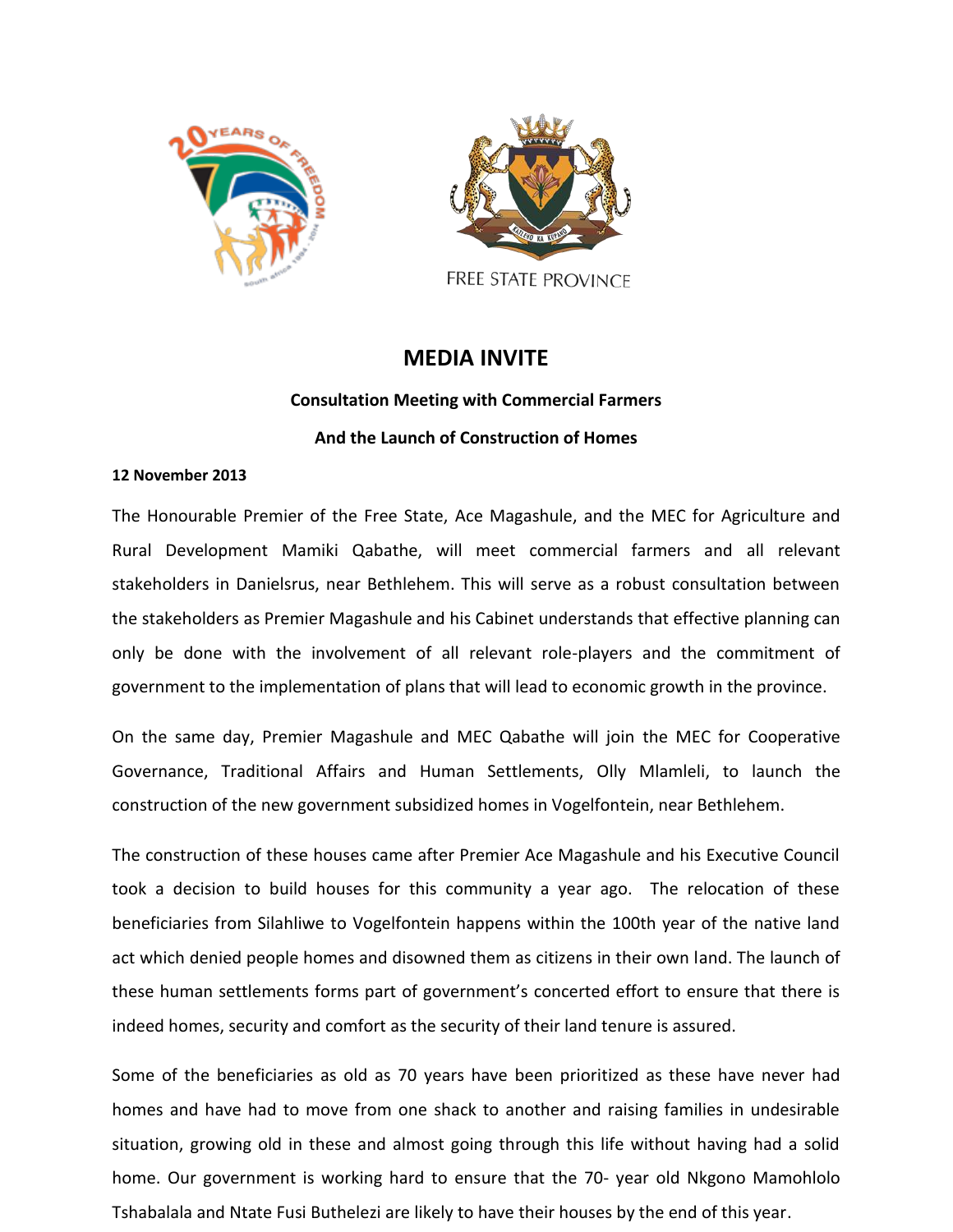The first Phase of the Project, Bakenpark phase one consists of 500 low cost houses of no less than 50m². These differently designed houses will have 2 bedrooms, lounge and kitchen and a full bathroom. Save for electricity which will be installed as construction progresses infrastructure for services has already been installed, roads prepared.

The human settlement development will include solar lights, solar geysers as part of their contribution to environmental consciousness.

With construction targeted to start immediately, the houses are due for progressive completion within the current financial year.

The project is aimed at involving the beneficiaries in building of these houses as part of creating a sense of ownership so that they could take care of their homes better. The beneficiaries will be inspired to 'own' the project from start to finish and help keep the houses safe, 'project' manage and ensure quality construction.

#### **DETAILS OF THE EVENTS ARE AS FOLLOWS:**

**Date: 14 November 2013**

**TIME: 09H00**

**Venue: Danielsrus Farmer's Hall, near Bethlehem**

**Time: 12H00**

**Venue: Volgefontein, near Bethlehem**

**Issued by; Free State Provincial Government Communication Services.**